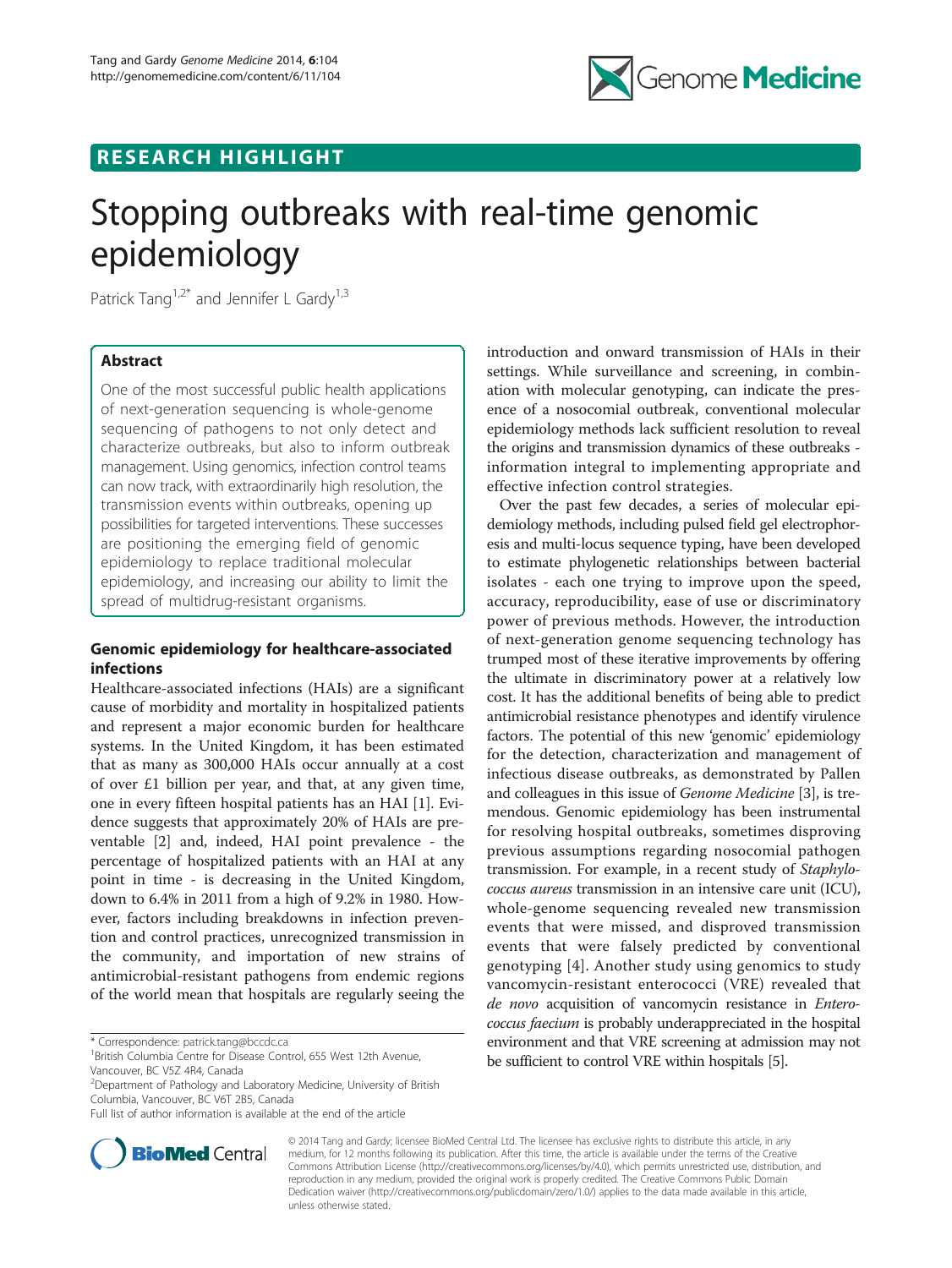## Recent examples of genomic epidemiology in real time

Most genomic epidemiology studies to date have retrospectively analyzed outbreaks, and although this has revealed important insights into pathogen transmission dynamics, the challenge has been to apply genomic epidemiology to directly impact an ongoing outbreak. Only a handful of nosocomial outbreak studies have been performed in real time with the goal of reducing the duration and impact of transmission, including important early work in an outbreak of methicillin-resistant S. aureus on a neonatal intensive care ward [\[6\]](#page-2-0) and a carbapenemresistant Klebsiella pneumoniae outbreak that persisted despite early infection control measures [\[7](#page-2-0)].

In 2010, Pallen and colleagues were the first to use whole-genome sequencing to identify a person-to-person transmission event in an infectious disease outbreak, sequencing six isolates of multi-drug resistant (MDR) Acinetobacter baumannii from a 2008 hospital cluster to trace transmission between a military and a civilian patient [[8\]](#page-2-0). Now, they report the results of a genomic investigation of a protracted MDR A. baumannii outbreak involving a novel strain of the bacterium not previously observed in hospitals in the United Kingdom or other strain collections [\[9](#page-2-0)].

The outbreak began with the importation of the novel MDR A. baumannii via a military patient, with early secondary cases - linked through conventional molecular epidemiology techniques - occurring on the same ward. At week 40 of what ultimately became an 80-week outbreak, the authors replaced traditional molecular epidemiology methods with whole-genome sequencing, noting that with the less than 1-week turnaround time they achieved with genomics, they were able to more rapidly rule in or rule out isolates as belonging to the outbreak. Of the 102 clinical isolates successfully sequenced, a threshold of less than or equal to 8 single nucleotide variants (SNVs) ruled in 74 genomes as belonging to a single large outbreak, including 52 from individual patient isolates and 10 from environmental sampling.

Phylogenetic analysis of the 74 genomes identified 32 distinct genotypes belonging to seven major clusters. Using a Python script that factors in patient genotype, the ward patients are housed in, and the date of their first positive test, the authors refined the 273 possible transmission events suggested by epidemiology alone to the 57 supported by the genomic data. In this fashion, they established the most parsimonious source of infection for all but 10 patients. The genomic epidemiology suggested that early transmissions occurred through ward-based contact but also through long-term environmental contamination of specific wards, which prompted improved ward decontamination procedures. The genomics also implicated a specific operating theatre for burns

patients in several transmissions, leading the infection control team to perform a deep clean of the theatre.

Despite the ward and theatre decontaminations, which had initially appeared to halt the outbreak's spread, another series of cases occurred from week 70 onwards. The genomic investigation linked the first of these to a contaminated bed, prompting the development of a cleaning protocol specific to this type of bed, with subsequent cases traced again to the burns theatre. Following a second deep cleaning of the theatre, no further transmissions were observed and the outbreak was declared over at week 80.

The real-time use of genomics to reveal transmissions and target infection control interventions to the correct place - be it a ward, operating theatre, or bed - is the most notable aspect of this comprehensive and important work, clearly demonstrating the immediate impact that genomics-informed interventions can have on stopping transmission. It is also worth noting the authors' use of a software script to develop a putative transmission network - automated approaches can make genomic epidemiology more tractable for infection control teams that may not have specific expertise in interpreting genomic data through the lens of traditional epidemiological relationships.

### What the future holds

With this work, Pallen and colleagues make a convincing case for the utility of whole-genome sequencing as an integral part of infection control practice, demonstrating that it can be done in a clinical setting in real time and that it can lead to evidence-based and effective interventions to stop even a large and protracted hospital outbreak. Given continued advances in technology, such as single-molecule sequencing [[10](#page-2-0)] and bioinformatics methods to resolve mixed infections [[11](#page-2-0)], the accurate and rapid response platform provided by next-generation sequencing will become a cornerstone of infection control. We envision a near future in which hospital laboratories are equipped with genome sequencing technology, enabling pathogen genomes to be derived from direct sequencing of clinical samples, with automated analysis methods to predict drug resistance or to identify clusters of related genomes suggestive of an outbreak. These data will inform the hospital's infection control program, allowing for real-time evidence-based management of outbreaks, and ultimately decreasing the prevalence of HAIs.

#### Abbreviations

HAI: Healthcare-associated infection; MDR: Multi-drug resistant; SNV: Single nucleotide variant; VRE: Vancomycin-resistant enterococci.

#### Competing interests

The authors declare that they have no competing interests.